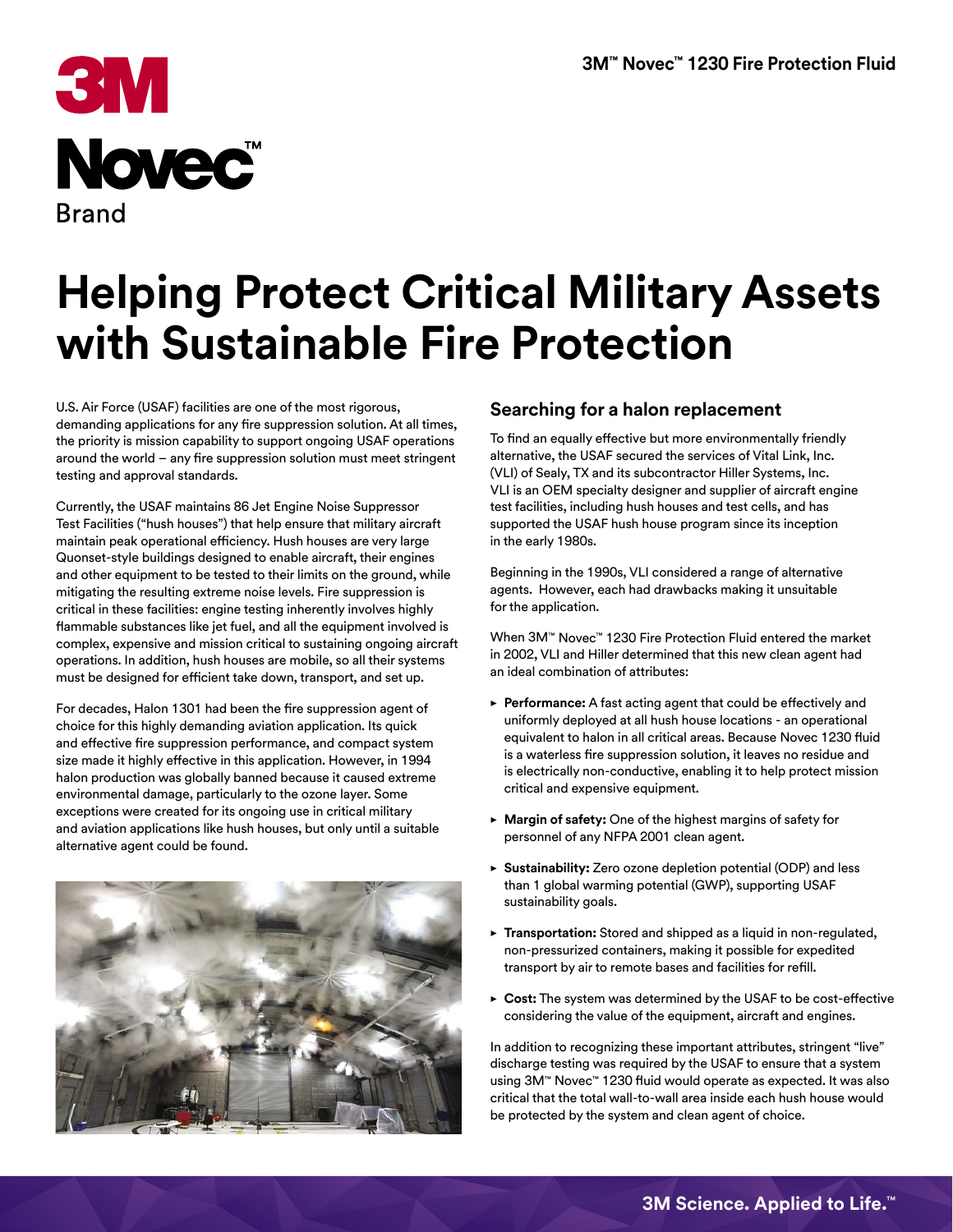### **Testing and validation**

The Support Equipment & Vehicles Division of the Agile Combat Support Directory at Robins AFB, Georgia, oversaw witnessed approval testing at a 3M fire test facility and the Air National Guard's Dannelly Field in Montgomery, AL. Testing included:

- 1. Fire performance testing to evaluate the agent performance
- 2. Concentration tests to evaluate the system within the hush house

Rigorous fire performance testing assessed the agent's performance in two fire scenarios: a fixed size jet fuel pool fire located under a simulated aircraft wing (pan test), and a dynamic flowing fuel configuration incorporating the geometry and elevation of a jet engine nacelle mock-up with a fuel spray and cascading fuel feeding a pool fire below (engine test).

In both scenarios, all fires were completely extinguished within 30 seconds of the end of each discharge, fully meeting requirements, and no re-flash occurred during 10 minutes of temperature monitoring. Replications of the tests demonstrated consistent performance.

Next, the design concentration test used 3M™ Novec™ 1230 Fire Protection Fluid, in a system manufactured by Siemens, within a full-scale hush house and evaluated the system's ability to reach design concentration within 10 seconds. These tests also met expectations with a system discharge time of 9.9 seconds and the ability to hold the minimum design concentration for over 10 minutes.



### **A growing call for change**

While systems using 3M™ Novec™ 1230 fluid were being tested and qualified for use in hush houses, the pre-existing halon fire suppression system configurations were determined to be obsolete and increasingly problematic. It was clearly time for the USAF to begin converting its hush house operations to a sustainable alternative agent.

In 2015, based on the strong testing results, the USAF Support Equipment & Vehicles group qualified an integrated system solution using 3M™ Novec™ 1230 Fire Protection Fluid as its halon successor. According to Michael 'Mick' Randel, SME - Engine Test Stand and Noise Suppressor Team, Air Force Support equipment and Vehicles Program Office, "This [3M™ Novec™ 1230 fluid] was clearly the answer. There is nothing else on the market that has these properties."



#### **"The most notable thing is how smoothly everything has gone"**

Thorough behind-the-scenes work then set up the transition, including preparing the fleet of hush houses for conversion and resolving critical requirements that emerged in the meantime. Factors to consider in each installation included climate, weather, geography, mission and operational tempo, condition and configuration, funding, and logistics management. The system installation process also had to take place alongside the normal high operational tempo of routine, urgent and emergency repairs and configuration changes.

In 2019, all testing was complete and the USAF began an aggressive program to convert all 86 hush houses worldwide to use 3M™ Novec™ 1230 fluid within 5 years. The program proceeded smoothly and effectively, and by mid-2021, thanks to excellent support from USAF leadership and contractors, the program was 12 months ahead of schedule. 33 installations were complete and 11 more were works in progress, with no impacts on the USAF's operational tempo. Plus, across all systems installed – including some earlier test systems in place for 3-6 years – operation and maintenance transition from the old halon configurations to the new systems had been seamless and performance had met or exceeded expectations across the board.

**"Implementing the fire suppression system configuration using 3M Novec 1230 fluid has had a more positive effect on fleet health than we projected. The most notable thing is how smoothly everything has gone."**

According to Randel, "Implementing the fire suppression system configuration using 3M™ Novec™ 1230 fluid has had a more positive effect on fleet health than we projected. The most notable thing is how smoothly everything has gone. No design changes have been required to the configuration established in testing. The fire suppression systems have also been exposed to a variety of climates and temperatures now, including extreme cold, without any effects on operability."